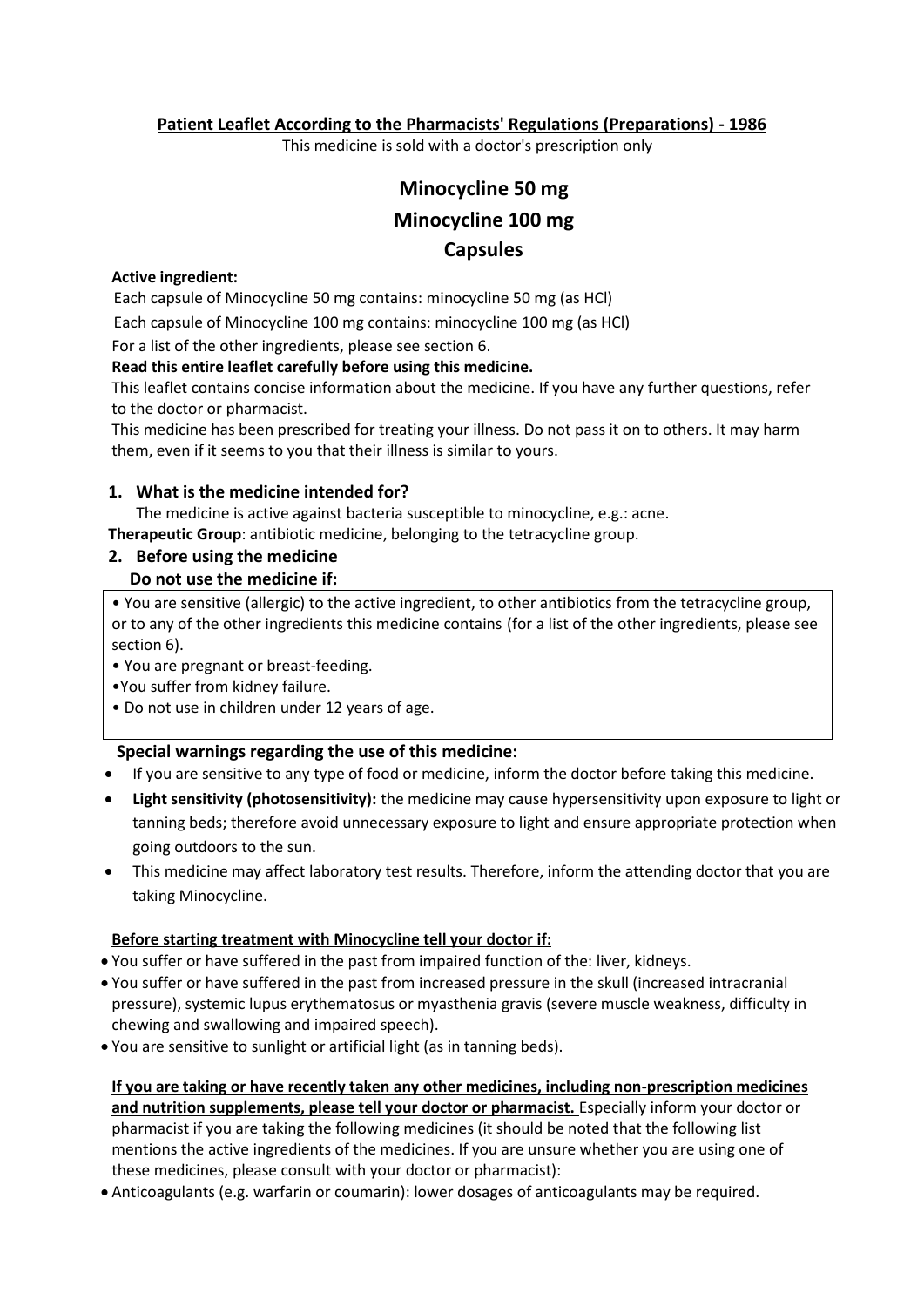- Diuretics (e.g. furosemide): may exacerbate kidneys' toxicity.
- Antibiotics from the penicillin group: Do not use concomitantly with penicillins.
- Retinoids such as isotretinoin (for acne treatment): each of these medicines is linked with increased risk for pseudotumor cerebri (benign intracranial hypertension).
- Ergometrine (for inducing contractions or birth), ergot derivatives (for migraine treatment).
- Medicines liable to cause liver damage (chek with the doctor or pharmacist the medicines that you are taking).
- Kaolin, antacids or other medicines containing magnesium, iron, calcium, zinc and aluminum: Do not take at the same time as Minocycline, in order not to impair its absorption. See "Use of this medicine and food".
- Sucralfate (for treatment of ulcers), bismuth (for relieving abdominal pain), cholestyramine or colestipol (to reduce lipids in the blood): reduce Minocycline absorption.
- Quinapril (ACE inhibitor): reduces Minocycline absorption.
- Birth control pills: both medicines can cause hyperpigmentation.
- **Use of this medicine and food:**
- Food and moderate milk consumption do not impair the absorption of the medicine; therefore, the medicine may be taken regardless of meal times.
- Taking of Minocycline concurrently with kaolin, antacids or products containing iron, aluminum, calcium, zinc or magnesium is not recommended. If there is a need to take them concurrently, it is recommended to take them as far apart as possible (at least 3 hours).

**Use of this medicine and alcohol consumption**: It is recommended to avoid drinking wine and alcoholic beverages during treatment with this medicine.

**Pregnancy and breast-feeding**: Do not use the medicine if you are pregnant or breast-feeding. Inform the doctor if you are planning a pregnancy.

**Driving and use of machinery**: Use of this medicine may cause dizziness, impairment of vision or hearing (including ringing in the ears) and vertigo, which may affect your ability to drive or operate machinery, and therefore caution must be exercised when driving a vehicle, operating dangerous machinery and any activity that requires alertness.

**Use in children**: this medicine is not intended for infants and children under 12 years of age, since it may cause permanent discoloration and impaired development of tooth enamel.

## **3. How to use this medicine**

Always use according to the doctor's instructions. Check with your doctor or pharmacist if you are not sure.

The dosage and the manner of treatment will be determined by the doctor only.

Use this medicine at set intervals as determined by the attending doctor.

**The standard dosage is usually:** The dosage will be determined by the doctor according to the treatment goal and the type of infection and according to your age and your general health.

If you suffer from impaired kidny function, the doctor will give you a lower dosage.

If the treatment is for acne, it will generally last for at least 6 weeks.

#### **Do not exceed the recommended dose.**

Do not chew! It is prohibited to open the capsules and to disperse its content (since the medicine may cause irritation and/or ulcers in the esophagous). Swallow the capsules whole with a glass of water.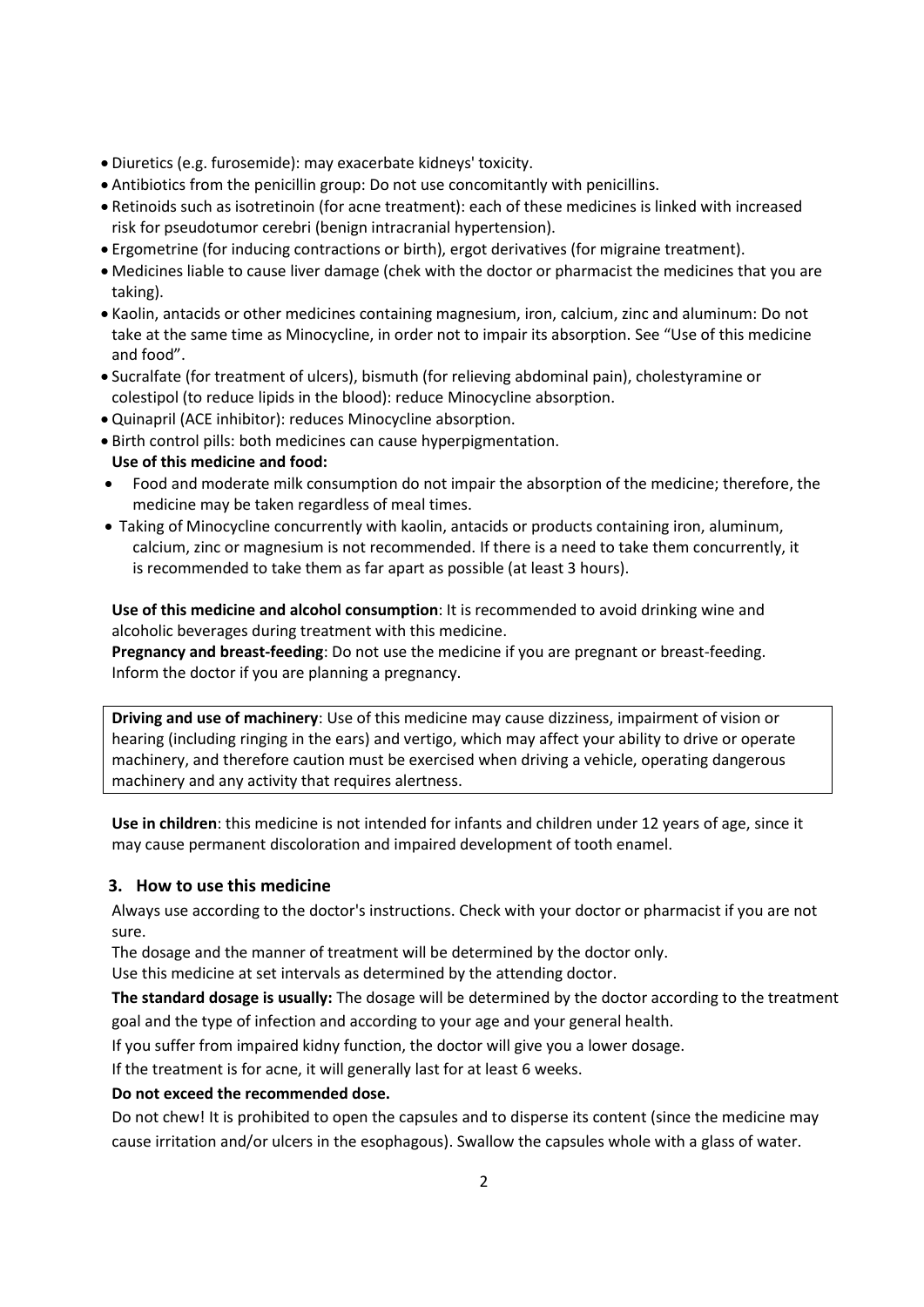Take the medicine while standing (or while sitting up). **Do not take the medicine when lying down** and do not lie down for at least 30 minutes after taking it.

**Tests and follow-up**: during prolonged treatment with this medicine, blood, liver and kidney function tests should be carried out. The doctor may decide to carry out additional monitoring.

**If you have accidentally taken a higher dosage**: if an overdose has been taken or if a child has accidentally swallowed the medicine, proceed immediately to a doctor or a hospital emergency room and bring the package of the medicine with you. Overdose symptoms include dizziness, nausea and vomiting.

**If you forgot to take the medicine**: if you forgot to take this medicine at the set time, take a dose as soon as you remember, and then take the next dose at the set time. Do not take a double dose to make up for the forgotten dose.

Continue with the treatment as recommended by the doctor.

Even if your state of health improves, do not stop the treatment with this medicine without consulting your doctor or the pharmacist.

**If you stop taking the medicine:** if you stop taking the medicine too early, the infection is liable to return.

Do not take medicines in the dark! Check the label and the dose each time you take a medicine. Wear glasses if you need them.

If you have any further questions regarding the use of the medicine, consult the doctor or pharmacist.

#### **4. Side Effects**

Like any medicine, the use of Minocycline may cause side effects in some users. If the side effects persist or they are bothersome or get worse, consult your doctor. Do not be alarmed while reading the list of side effects, you may not suffer from any of them.

#### **Stop treatment and refer immediately to the doctor in the following cases:**

- **On appearance of an allergic reaction (hypersensitivity, anaphylactic reaction) which may be manifested by the following symptoms:** rash, flaky skin, blood spots, bruising and skin discoloration, shock, increase in the number of white blood cells (eosinophilia) and one or more of the following: liver inflammation (hepatitis), lungs inflammation (caused by infection), kidney inflammation, heart muscle inflammation (myocarditis), heart membrane inflammation (pericarditis). Fever, swelling of lymph nodes, face, lips, tongue or throat. In serious cases the syndrom may be life-threatening.
- **In case of development or exacerbation of lupus erythematosus, or symptoms relating to lupus-like syndrome** that include: presence of antinuclear antibodies in the blood, joints pain, joints inflammation (arthritis), stiffness or swelling of joints, red patches and peeling of face skin, hair loss, weight loss, and one or more of the following: fever, muscle pain (myalgia), liver inflammation (hepatitis), skin rash, inflammation of blood vessels. In serious cases the syndrom may be life-threatening.
- **On appearance of serum sickness-like syndrome**, whose symptoms include: fever, rash (including itchy rash, urticaria), joint problems (including inflammation - arthritis, stiffness, swelling, pain), increase in number of white blood cells (eosinophilia). In serious cases the syndrom may be life-threatening.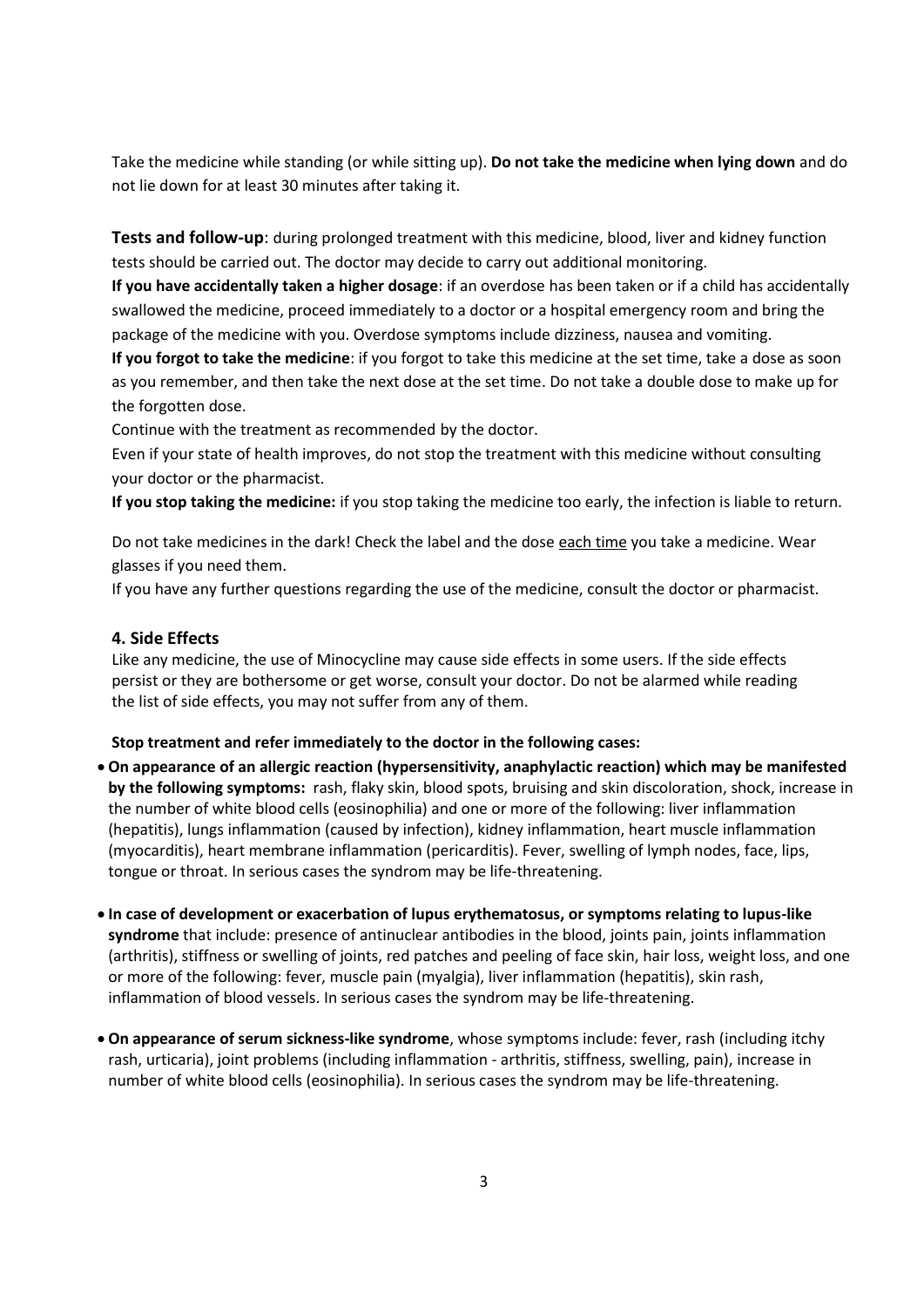- **On appearance of symptoms liable to indicate growth of bacteria resistant to the medicines of the tetracycline group:** inflammation of different body areas e.g.: mouth and tongue, intestine, female genitalia (causing itching, secretions, painful urination), irritation in your bottom area and upset stomach.
	- **On appearance of sensitivity to sunlight or artificial sunlight (e.g. tanning beds):** the symptoms include: tingling, burning or redness of skin. If you feel these effects, avoid direct exposure to sunlight or artificial sunlight.
	- **On appearance of changes in color (hyperpigmentation)** of different body areas, e.g.: skin, nails, teeth, mucous membrane of the mouth, bones, thyroid gland, eyes, secretions (including breast milk, tears, sweat). The phenomenon can appear without relation to dosage or treatment duration, but generally, it develops more frequently in long-term use. Report any change in skin color and stop treatment with the medicine. The phenomenon is generally reversible after stopping the treatment.
	- **On appearance of breathing problems,** including wheezing or exacerbation of asthma.
	- On appearance of drug-induced hypersensitivity, which may include fever, rash and changes in the blood picture (**drug rash combined with eosinophilia and general signs of DRESS**), which can be serious and lifethreatening.
	- **On appearance of increased pressure in the skull (intracranial hypertension)** whose symptoms include: headache, impairment of vision (e.g., blurred vision, double vision, loss of vision).
	- **On appearances of symptoms that can indicate liver damage**: tiredness, weakness, loss of appetite, weight loss, abdominal pain, fever.

#### **Refer to the doctor if the following side effects occur:**

- **Effects on the stomach and gastrointestinal tract**: nausea, vomiting, diarrhea, loss of appetite, lack of development of tooth enamel, inflammation of the tongue, the mouth or the intestines; difficulty swallowing, esophageal inflammation or ulcerations, indigestion; appearance of watery diarrhea, fever and cramps (that can be symptoms of pseudomembranous colitis).
- **Effects on the liver and kidneys:** inflammation of the liver (hepatitis), kidneys or pancreas (pancreatitis); liver failure, jaundice (yellowing of the skin or the white of the eyes), abnormal liver function and acute kidney failure.
- **Effects on the blood system:** increased levels of urea in the blood, blood vessels inflammation, changes in number and type of blood cells. If you notice an increased tendency to bruising, nosebleeds, sore throats, infections, increased tiredness, breathlessness on exertion, or paleness of your skin, inform the doctor who will probably send you to perform blood tests.
- **Effects on the immune system**: inflammation and weakening of blood vessels (polyarteritis nodosa).
- **Effects on the nervous system**: dizziness, headaches, tingling or sensation of pins and needles in the hands and feet, feeling of spinning (vertigo), decreased sensitivity to touch, convulsions, drowsiness.
- **Effects on the skin**: hair loss, skin reactions including red patches (erythema multiforme), skin rash which may be itchy with/without pale or red raised patches, severe skin rash with flushing, fever, blisters or ulcers (Stevens-Johnson Syndrome), severe rash with reddening, peeling and swelling of